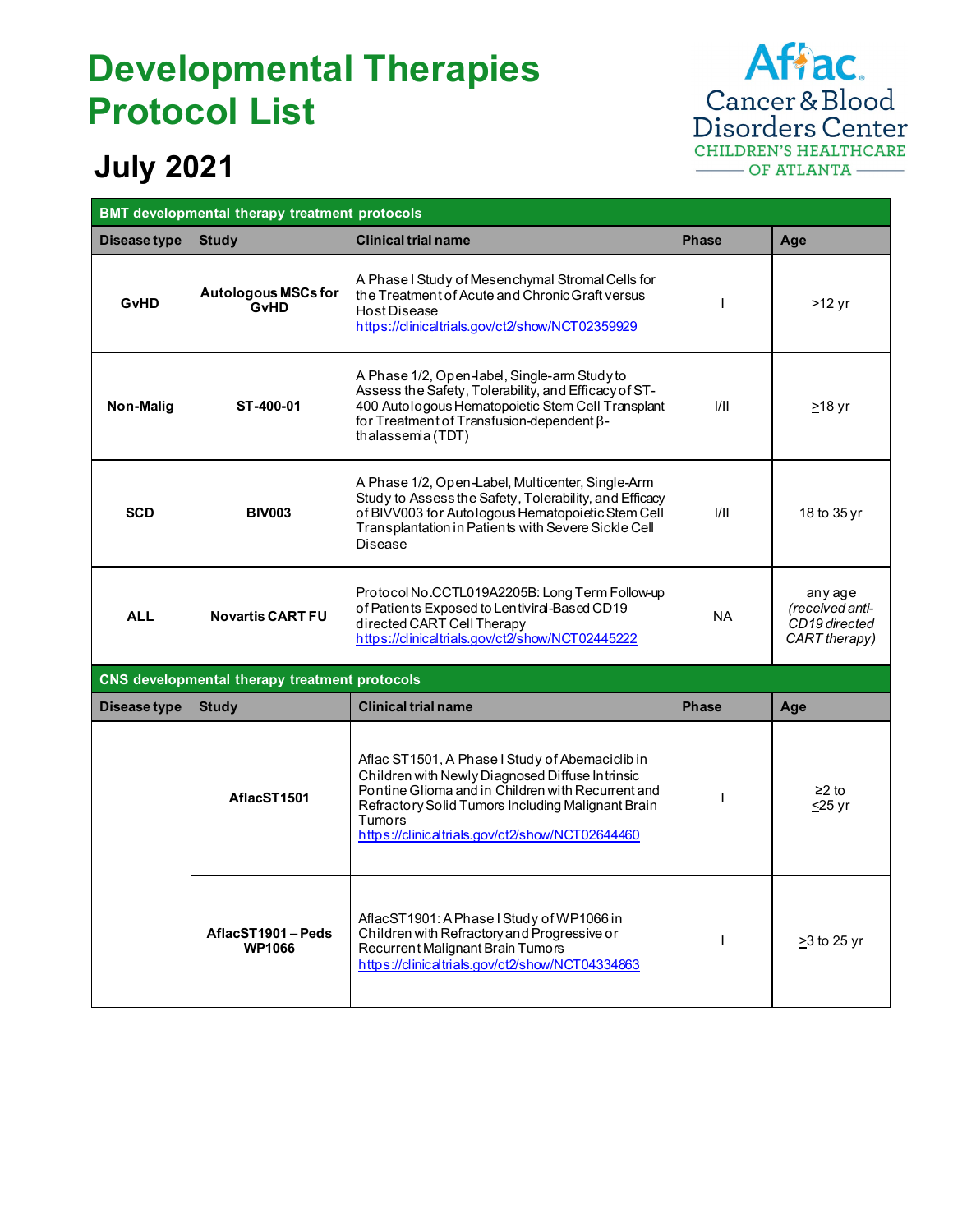| <b>COG</b><br><b>ADVL1414</b>            | ADVL1414, A Phase 1 Study of Selinexor (KPT-<br>330, IND#125052), a Selective XPO1 Inhibitor, in<br>Recurrent and Refractory Pediatric Solid Tumors,<br>including CNS Tumors<br>https://clinicaltrials.gov/ct2/show/NCT02323880                                                                                                                                |      | $\geq$ 12 mo to $\leq$ 21 yr         |
|------------------------------------------|----------------------------------------------------------------------------------------------------------------------------------------------------------------------------------------------------------------------------------------------------------------------------------------------------------------------------------------------------------------|------|--------------------------------------|
| <b>COG</b><br><b>ADVL1514</b>            | ADVL1514, A Phase I Study of ABI-009 (nab-<br>rapamycin) in Pediatric Patients with Recurrent or<br>Refractory Solid Tumors, including CNS Tumors as<br>a Single Agent and in Combination with<br>Temozolomide and Irinotecan<br>https://clinicaltrials.gov/ct2/show/NCT02975882                                                                               |      | $\geq$ 12 mo to $\leq$ 21 yr         |
| COG<br><b>ADVL1921</b>                   | Phase 1 Study to Evaluate the Safety and<br>Phrmacokinetics of Palbociclib (Ibrance®) in<br>Combination with Irinotecan and Temozolomide in<br>Pediatric Patients with Recurrent or Refractory Solid<br><b>Tumors</b><br>https://clinicaltrials.gov/ct2/show/NCT03709680                                                                                       |      | $\geq$ to<br>$\overline{5}$ 21 yr    |
| <b>UCSD Cabozantinib</b><br><b>cisRA</b> | A National Phase I Study of Cabozantinib in<br>Combination with 13-cis-Retinoic Acid in Children<br>with Relapsed or Refractory Solid Tumors<br>https://clinicaltrials.gov/ct2/show/NCT03611595                                                                                                                                                                |      | $\geq$ 2 to<br>$≤26$ yr              |
| LOXO-EXT-17005                           | LOXO-EXT-17005: A Phase 1/2 Study of the TRK<br>Inhibitor LOXO-195 in Adult and Pediatric Subjects<br>with Previously Treated NTRK Fusion Cancers<br>https://clinicaltrials.gov/ct2/show/NCT02650401                                                                                                                                                           | I/II | $>1$ mo                              |
| <b>PBTC-045</b>                          | PBTC-045: A Safety and Preliminary Efficacy trial of<br>MK-3475 (pembrolizumab; anti-PD-1) in Children<br>with Recurrent, Progressive or Refractory Diffuse<br>Intrinsic Pontine Glioma (DIPG), Non-brainstem<br>High-grade Gliomas (NB-HGG), Ependymoma,<br>Medullo-blastoma and Hypermutated Brain Tumors<br>https://clinicaltrials.gov/ct2/show/NCT02359565 |      | $\geq$ 1 to<br>$\overline{\le}18$ yr |
| <b>PBTC-048</b>                          | PBTC-048: Feasibility Trial of Optune for Children<br>with Recurrentor Progressive Supratentorial High-<br>grade Glioma and Ependymoma                                                                                                                                                                                                                         |      | $\geq 5$ to<br>$\leq$ 21 yr          |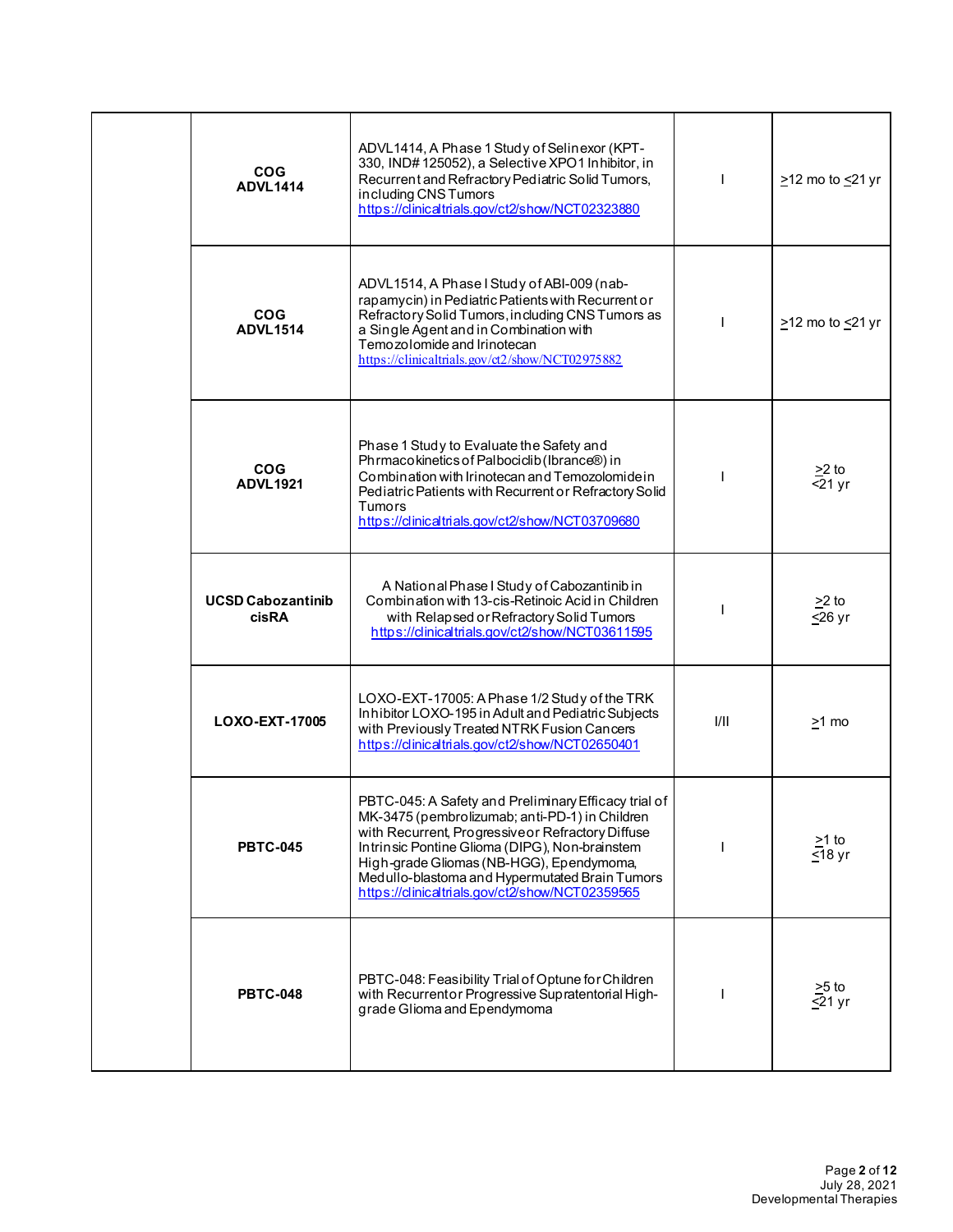|  | <b>PBTC-051</b>              | Phase I Study to Evaluate the Safety and<br>Tolerability of the CD40 Agonistic Monoclonal<br>Antibody APX005M in Pediatric Subjects with<br>Recurrent/Refractory Brain Tumors and Newly<br>Diagnosed Brain Stem Glioma<br>https://clinicaltrials.gov/ct2/show/NCT03389802                                             |              | $\geq$ 1 to<br>$521 \text{ yr}$   |
|--|------------------------------|-----------------------------------------------------------------------------------------------------------------------------------------------------------------------------------------------------------------------------------------------------------------------------------------------------------------------|--------------|-----------------------------------|
|  | <b>PBTC-053</b>              | A Pediatric Brain Tumor Consortium Phase I/II and<br>Surgical Study of CX-4945 in Patients with<br>Recurrent SHH Med ulloblastoma<br>https://clinicaltrials.gov/ct2/show/NCT03904862                                                                                                                                  | VII          | $\geq$ 3 to<br>$≤18$ yr           |
|  | <b>PBTC-055</b>              | PBTC-055: Phase I/II Trial of Dabrafenib,<br>Trametinib, and Hydroxychloroquine (HCQ) for<br>BRAF V600E-mutant or Trametinib and HCQ for<br>BRAF Fusion/Duplication Positive or NF1-<br>associated Recurrent or Refractory Gliomas in<br>Children and Young Adults<br>https://clinicaltrials.gov/ct2/show/NCT04201457 | 1/11         | $\geq$ 1 to<br>$\overline{50}$ yr |
|  | <b>ONC014</b>                | ONC201 in Newly Diagnosed Diffuse Intrinsic<br>Pontine Glioma and Recurrent Pediatric H3 K27M<br>Gliomas<br>https://clinicaltrials.gov/ct2/show/NCT03416530                                                                                                                                                           |              | $\geq$ to<br>$\overline{5}$ 19 yr |
|  | Ignyta<br><b>RXDX-101-03</b> | A Phase 1/1b, Open-Label, Dose-Escalationand<br>Expansion Study of Entrectinib (RXDX-101) in<br>Children and Adolescents with Recurrent or<br>Refractory Solid Tumors and Primary CNS Tumors<br>https://clinicaltrials.gov/ct2/show/NCT02650401                                                                       | I/Ib         | $\geq$ 2 to<br>$22$ yr            |
|  | <b>COG</b><br>APEC1621DREQ   | APEC1621D NCI-COG Pediatric MATCH<br>(Molecular Analysis for Therapy Choice)-Phase 2<br>Subprotocol of LY3023414 in Patients with Solid<br><b>Tumors</b><br>https://clinicaltrials.gov/ct2/show/NCT03213678                                                                                                           | Ш            | $\geq$ 12 mo to $\leq$ 21 yr      |
|  | <b>COG</b><br>APEC1621HREQ   | APEC1621H NCI-COG Pediatric MATCH<br>(Molecular Analysis for Therapy Choice)-Phase 2<br>Subprotocol of Olaparib in Patients with Tumors<br>Harboring Defects in DNA Damage Repair Genes<br>https://clinicaltrials.gov/ct2/show/NCT03233204                                                                            | $\mathbf{H}$ | $\geq$ 12 mo to $\leq$ 21 yr      |
|  | <b>COG</b><br>APEC1621JREQ   | APEC1621J NCI-COG Pediatric MATCH (Molecular<br>Analysis for Therapy Choice)-Phase 2 Subprotocol<br>of BVD-523FB (Ulixertinib) in Patients with Tumors<br>Harboring Activating MAPK Pathway Mutations<br>https://clinicaltrials.gov/ct2/show/NCT03698994                                                              | Ш            | $\geq$ 12 mo to $\leq$ 21 yr      |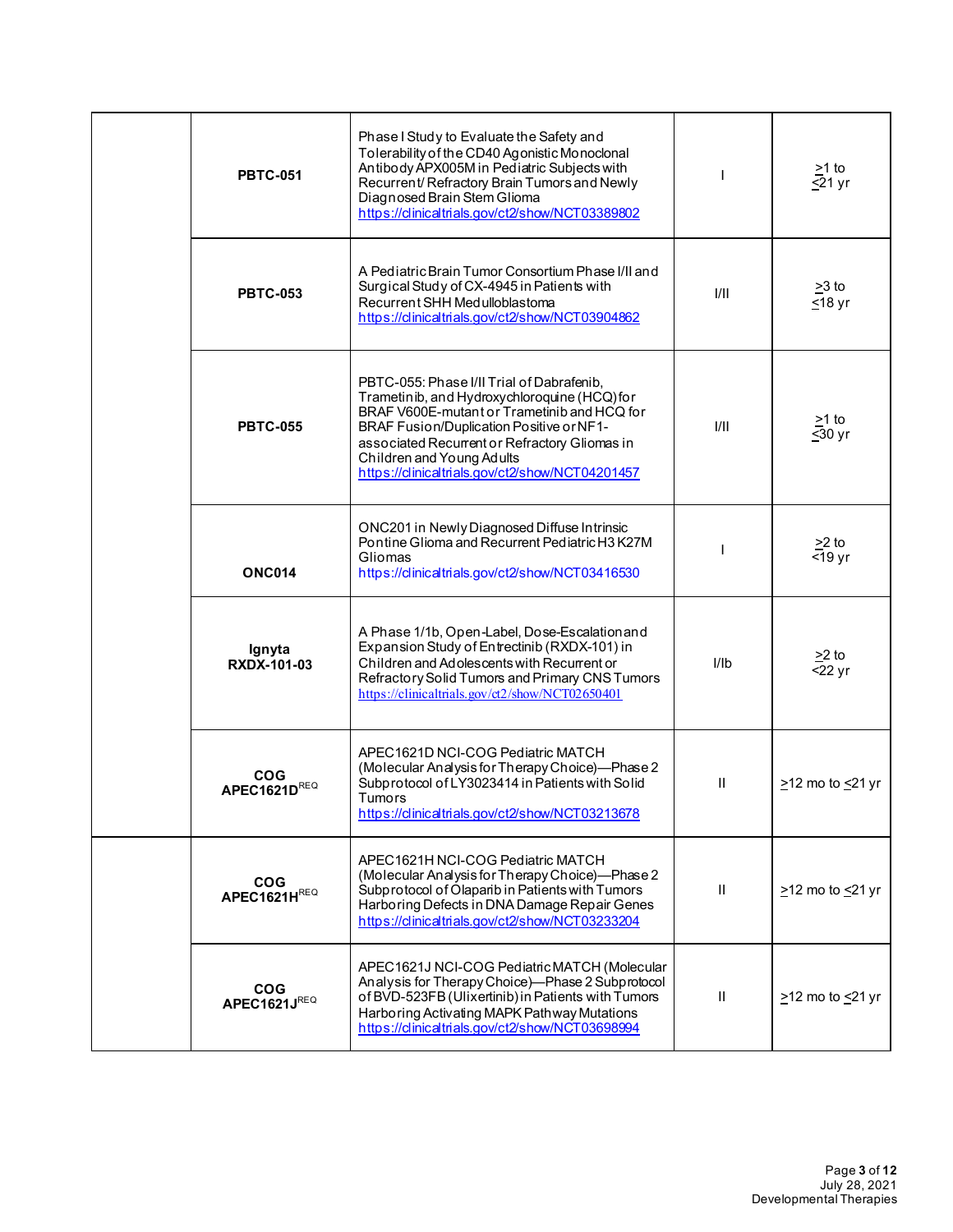|                     | <b>COG</b><br><b>APEC1621KREQ</b>                  | APEC1621K NCI-COG Pediatric MATCH (Molecular<br>Analysis for Therapy Choice)-Phase 2 Subprotocol<br>of AG-120 (Ivosidenib) in Patients with Tumors<br>Harboring IDH1 Mutations<br>https://dinicaltrials.gov/ct2/show/NCT04195555                                                                                             | Ш.           | $\geq$ 12 mo to $\leq$ 21 yr |
|---------------------|----------------------------------------------------|------------------------------------------------------------------------------------------------------------------------------------------------------------------------------------------------------------------------------------------------------------------------------------------------------------------------------|--------------|------------------------------|
|                     | <b>COG</b><br><b>ADVL1823</b>                      | ADVL1823, Larotrectinib (LOXO-101, NSC#<br>788607, IND# 141824) for Previously Untreated<br>TRK Fusion Pediatric Solid Tumors and TRK Fusion<br>Relapsed Pediatric Acute Leukemias<br>https://clinicaltrials.gov/ct2/show/NCT03834961                                                                                        | $\mathbf{I}$ | <u>&lt;</u> 30 yr            |
|                     | Aflac ST1502<br><b>CHOANOME II</b>                 | AflacST1502: A Phase II Study of Sirolimus in<br>Combination with Metronomic Chemotherapy in<br>Children with Recurrent and/or Refractory Solid and<br><b>CNSTumors</b><br>https://clinicaltrials.gov/ct2/show/NCT02574728                                                                                                   | Ħ.           | >12 mo to <30 yr             |
|                     | <b>SJATRT</b>                                      | Phase 2 Study of Alisertib as a Single Agent in<br>Recurrent or Progressive Central Nervous System<br>(CNS) Atypical Teratoid Rhabdoid Tumors (AT/RT)<br>and Extra-CNS Malignant Rhabdoid Tumors (MRT)<br>and in Combination Therapy in Newly Diagnosed<br>AT/RT (SJATRT)<br>https://clinicaltrials.gov/ct2/show/NCT02114229 | $\mathbf{H}$ | $22 \,\mathrm{yr}$           |
|                     | <b>CTCCs for MB</b>                                | Circulating Tumor Cell Clusters as a Novel<br>Biomarkerfor Medulloblastoma Treatment (CTCCs<br>for MB)                                                                                                                                                                                                                       | Biology      | $≤21$ yr                     |
|                     | Leukemia developmental therapy treatment protocols |                                                                                                                                                                                                                                                                                                                              |              |                              |
| <b>Disease type</b> | <b>Study</b>                                       | <b>Clinical trial name</b>                                                                                                                                                                                                                                                                                                   | <b>Phase</b> | Age                          |
| AML                 | <b>PEPN1812</b>                                    | PEPN1812: A Phase 1 Trial of the CD123 X CD3<br>Dual Affinity Re-targeting Antibody Flotetuzumab<br>(NSC#808294, IND#145986) in Children,<br>Adolescents, and Young Adults with Relapsed or<br>Refractory Acute Myeloid Leukemia                                                                                             |              | $<$ 21 yr                    |
| <b>ALL</b>          | AflacLL1602<br><b>ENCERT</b>                       | ENCERT: A Phase 1 Trial using Everolimus in<br>combination with Nelarabine, Cyclophosphamide<br>and Etoposide in Relapsed T cell Lymphoblastic<br>Leukemia/Lymphoma<br>https://clinicaltrials.gov/ct2/show/NCT03328104                                                                                                       |              | $>1$ to<br>$30$ yr           |
| <b>ALL</b>          | <b>TACL</b><br>2012-002                            | A Pilot Study of Vincristine Sulfate Liposome<br>Injection (Marqibo <sup>®</sup> ) in Combination with UK ALL R3<br>Induction Chemotherapy for Children, Adolescents,<br>and Young Adults with Relapse of Acute<br>Lymphoblastic Leukemia<br>https://clinicaltrials.gov/ct2/show/NCT02879643                                 | Pilot        | $>1$ to<br>$≤21$ yr          |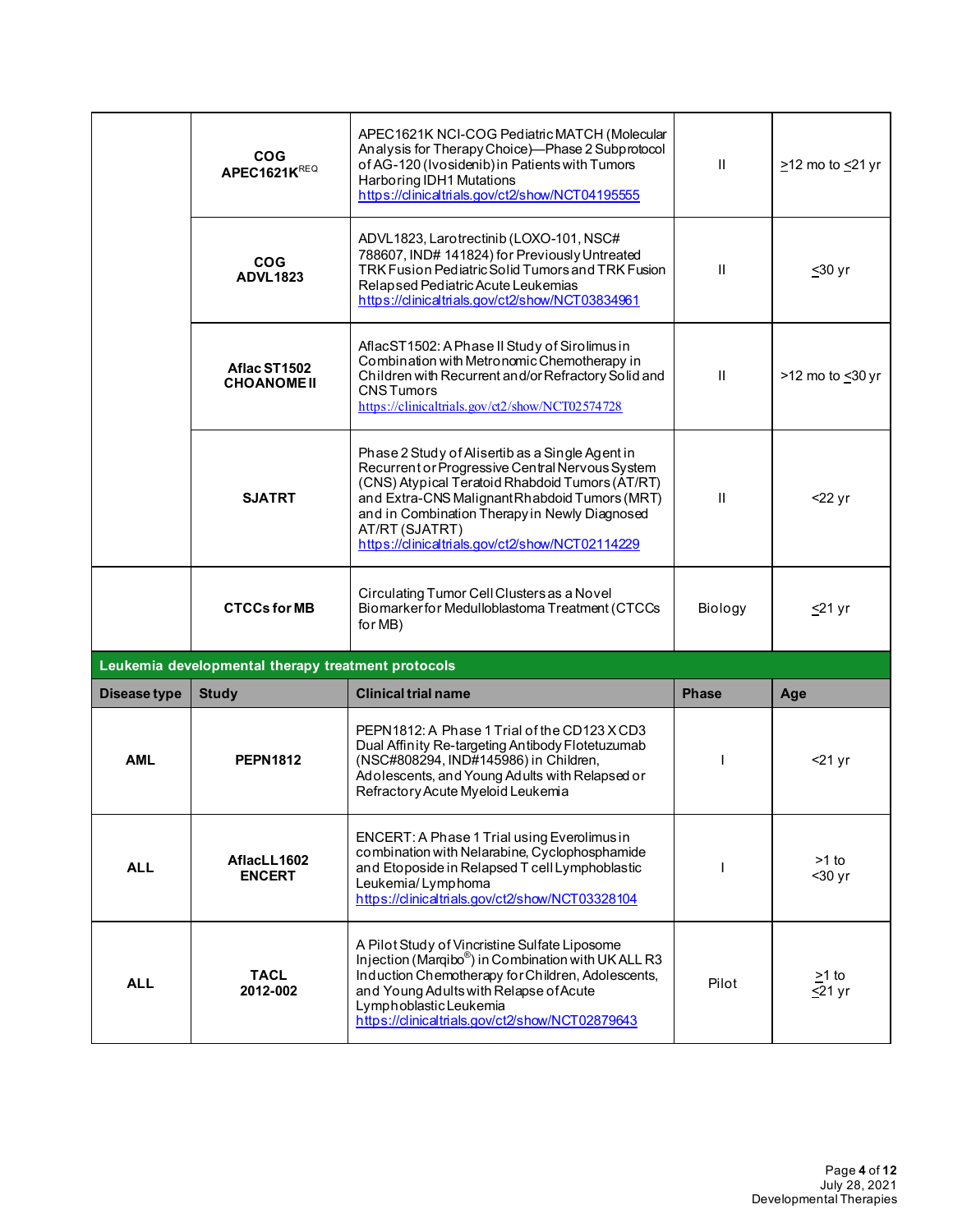| <b>ALL</b>     | TACL<br>2017-002                             | A TACL Phase 1/2 Study of PO Ixazomib in<br>Combination with Chemotherapy for Childhood<br>Relapsed or Refractory Acute Lymphoblastic<br>Leukemia and Lymphoblastic<br>Lymphoma<br>https://clinicaltrials.gov/ct2/show/NCT03817320                                                                                                                                                                                                                                        | 1/11         | <u>≤</u> 21 yr        |
|----------------|----------------------------------------------|---------------------------------------------------------------------------------------------------------------------------------------------------------------------------------------------------------------------------------------------------------------------------------------------------------------------------------------------------------------------------------------------------------------------------------------------------------------------------|--------------|-----------------------|
| <b>ALL</b>     | 20140106<br>(formerly ONYX<br><b>CFZ008)</b> | Phase 1b Study of Carfilzomib in Combination with<br>Induction Chemotherapy in Children with Relapsed<br>or Refractory Acute Lymphoblastic Leukemia<br>https://clinicaltrials.gov/ct2/show/NCT02303821                                                                                                                                                                                                                                                                    | Ib/II        | ≤18 yr                |
| <b>AML</b>     | AC220-A-U202<br>(ADVL1822)                   | A Phase 1/2, Multi-center, Dose-escalating Study to<br>Evaluate the Safety, Pharmacokinetics,<br>Pharmaconynamics, and Efficacy of Quizartinib<br>Administered in Combination with Re-induction<br>Chemotherapy, and as a Single-agent Continuation<br>Therapy, in Pediatric Relapsed/Refractory AML<br>Subjects Aged 1 Month to <18 Years (and Young<br>Adults Aged up to 21 Years) with FLT3-ITD<br><b>Mutations</b><br>https://clinicaltrials.gov/ct2/show/NCT03793478 | 1/11         | $\geq$ 1 mo to <21 yr |
| <b>AML</b>     | <b>TACL 2016-002</b>                         | TACL2016-002: A TACL Phase 1/2 Study of<br>Nivolumab in Combination with 5-azacytidine in<br>pediatric patients with relapsed/refractory acute<br>myeloid leukemia (BMS reference CA209-9JY)                                                                                                                                                                                                                                                                              | 1/11         | $>1$ to<br>$≤30$ yr   |
| <b>ALL</b>     | <b>COG</b><br>AALL1521 [Incyte]              | INCB 18424-269: A Phase 2 Study of JAK1/JAK2<br>Inhibitor Ruxolitinib with Chemotherapy in Children<br>with De Novo High-Risk CRLF2-rearranged and/or<br>JAK Pathway-mutant Acute Lymphoblastic<br>Leukemia<br>https://clinicaltrials.gov/ct2/show/NCT02723994                                                                                                                                                                                                            | Ш            | $>1$ to<br>$≤21$ yr   |
| <b>ALL</b>     | <b>JNJ Daratumumab</b>                       | An Open-label, Multicenter, Phase 2 Study<br>Evaluating the Efficacy and Safety of Daratumumab<br>in Pediatric and Young Adult Subjects ≥1 and ≤30<br>Years of Age With Relapsed/Refractory Precursor<br>B-cell or T-cell Acute Lymphoblastic Leukemia or<br>Lymphoblastic Lymphoma<br>https://clinicaltrials.gov/ct2/show/NCT03384654                                                                                                                                    | Ш            | $>1$ to<br>$≤30$ yr   |
| <b>JMML</b>    | <b>COG</b><br><b>ADVL1521</b>                | ADVL1521: A Phase 2 Study of the MEK inhibitor<br>Trametinib (IND #119346, NSC# 763093) in<br>Children with Relapsed or Refractory Juvenile<br>Myelomonocytic Leukemia<br>https://clinicaltrials.gov/ct2/show/NCT03190915                                                                                                                                                                                                                                                 | Ш            | $>2$ to<br>$<$ 22 yr  |
| <b>ALL/AML</b> | <b>COG</b><br><b>ADVL1823</b>                | ADVL1823, Larotrectinib (LOXO-101, NSC#788607,<br>IND#141824) for Previously Untreated TRK Fusion<br>Pediatric Solid Tumors and TRK Fusion Relapsed<br>Pediatric Acute Leukemias<br>https://clinicaltrials.gov/ct2/show/NCT03834961                                                                                                                                                                                                                                       | $\mathbf{H}$ | <u>&lt;</u> 30 yr     |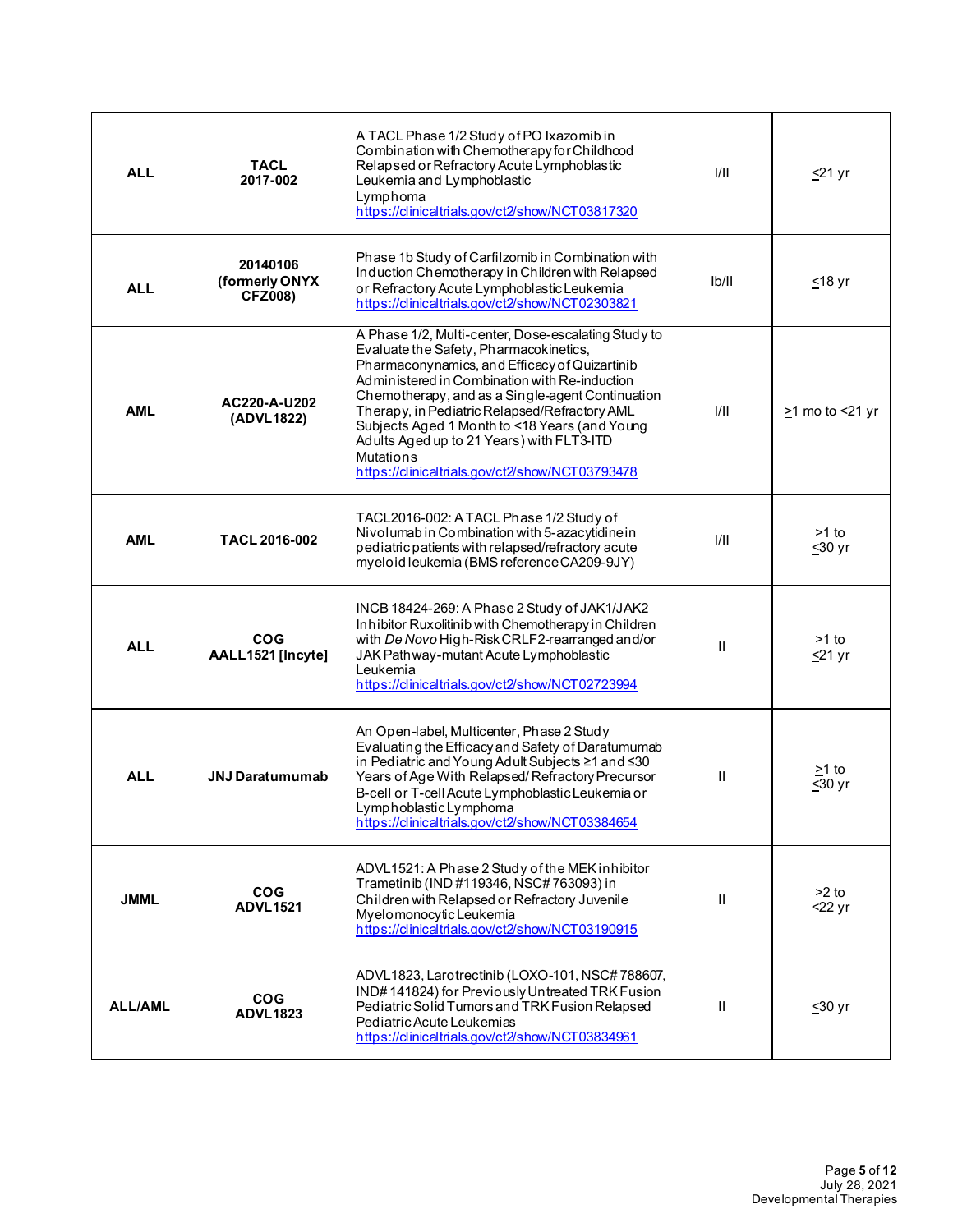| <b>ALL/CML</b> | <b>DFCI 18-328</b>                                 | Phase I Trial of Ribociclib in Combination with<br>Everolimus and Dexamethasone in Children and<br>Young Adults with Relapsed Acute Lymphoblastic<br>Leukemia                                                                                                                                                                          |              | >12 mo to ≤30 yr                |
|----------------|----------------------------------------------------|----------------------------------------------------------------------------------------------------------------------------------------------------------------------------------------------------------------------------------------------------------------------------------------------------------------------------------------|--------------|---------------------------------|
|                | Lymphoma developmental therapy treatment protocols |                                                                                                                                                                                                                                                                                                                                        |              |                                 |
| Disease type   | <b>Study</b>                                       | <b>Clinical trial name</b>                                                                                                                                                                                                                                                                                                             | <b>Phase</b> | Age                             |
| Lymphoma       | AflacLL1602<br><b>ENCERT</b>                       | ENCERT: A Phase 1 Trial using Everolimus in<br>combination with Nelarabine, Cyclophosphamide<br>and Etoposide in Relapsed T cell Lymphoblastic<br>Leukemia/Lymphoma<br>https://clinicaltrials.gov/ct2/show/NCT03328104                                                                                                                 |              | >1 to<br>$30$ yr                |
| Lymphoma       | <b>COG</b><br><b>ADVL1414</b>                      | ADVL1414, A Phase 1 Study of Selinexor (KPT-<br>330, IND#125052), A Selective XPO1 Inhibitor, in<br>Recurrent and Refractory Pediatric Solid Tumors,<br>including CNS Tumors<br>https://clinicaltrials.gov/ct2/show/NCT02323880                                                                                                        |              | >12 mo to <21<br>yr             |
| Lymphoma       | <b>COG</b><br><b>ADVL1721</b>                      | A Non-randomized, Open-label, Multi-center, Phase<br>I/II Study of PI3K Inhibitor Copanlisib in Pediatric<br>Patients with Relapsed/Refractory Solid Tumors or<br>Lymphoma<br>https://clinicaltrials.gov/ct2/show/NCT03458728                                                                                                          | 1/11         | $\geq$ 6 mo to $\leq$ 21 yr     |
| Lymphoma       | <b>JNJ Daratumumab</b>                             | An Open-label, Multicenter, Phase 2 Study<br>Evaluating the Efficacy and Safety of Daratumumab<br>in Pediatric and Young Adult Subjects ≥1 and ≤30<br>Years of Age With Relapsed/Refractory Precursor<br>B-cell or T-cell Acute Lymphoblastic Leukemia or<br>Lymphoblastic Lymphoma<br>https://clinicaltrials.gov/ct2/show/NCT03384654 | $\mathbf{H}$ | >1 to<br>$\leq 30$ yr           |
| <b>NHL</b>     | APEC1621SC                                         | APEC1621SC: NCI-COG Pediatric MATCH<br>(Molecular Analysis for Therapy Choice) Screening<br>Protocol<br>https://clinicaltrials.gov/ct2/show/NCT03155620                                                                                                                                                                                | NA.          | $\geq$ 12 mo to $\leq$ 21<br>yr |
| <b>NHL</b>     | <b>COG</b><br>APEC1621DREQ                         | APEC1621D NCI-COG Pediatric MATCH<br>(Molecular Analysis for Therapy Choice) - Phase 2<br>Subprotocol of LY3023414 in Patients with Solid<br><b>Tumors</b><br>https://clinicaltrials.gov/ct2/show/NCT03213678                                                                                                                          | $\mathbf{H}$ | $>12$ mo to $<21$<br>yr         |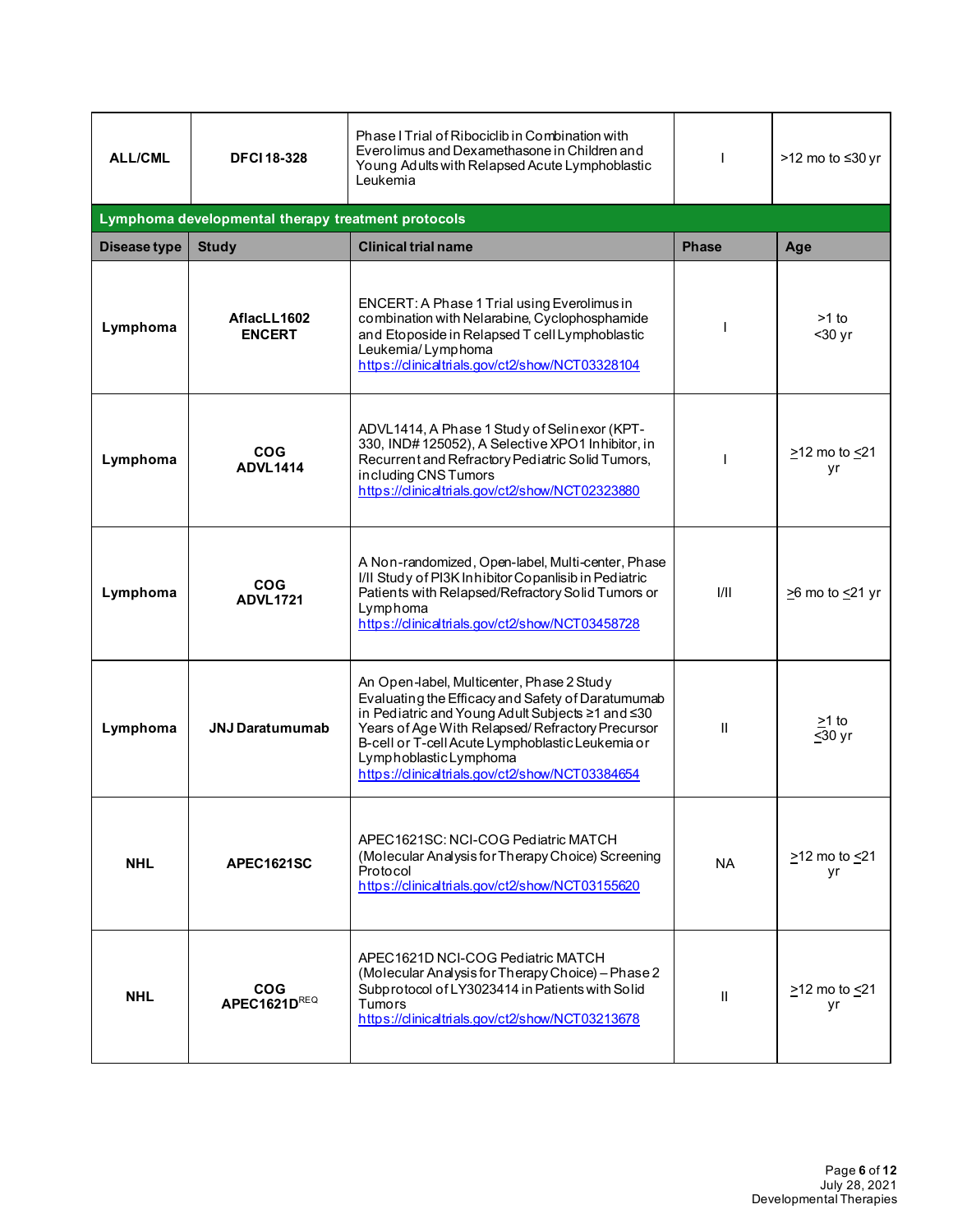| <b>NHL</b> | <b>COG</b><br>APEC1621HREQ                              | APEC1621H NCI-COG Pediatric MATCH<br>(Molecular Analysis for Therapy Choice)-Phase 2<br>Subprotocol of Olaparib in Patients with Tumors<br>Harboring Defects in DNA Damage Repair Genes<br>https://clinicaltrials.gov/ct2/show/NCT03233204                                | $\mathbf{H}$ | $\geq$ 12 mo to $\leq$ 21<br>yr |
|------------|---------------------------------------------------------|---------------------------------------------------------------------------------------------------------------------------------------------------------------------------------------------------------------------------------------------------------------------------|--------------|---------------------------------|
| <b>NHL</b> | <b>COG</b><br>APEC1621JREQ                              | APEC1621J NCI-COG Pediatric MATCH (Molecular<br>Analysis for Therapy Choice)-Phase 2 Subprotocol<br>of BVD-523FB (Ulixertinib) in Patients with Tumors<br>Harboring Activating MAPK Pathway Mutations<br>https://clinicaltrials.gov/ct2/show/NCT03698994                  | $\mathbf{H}$ | $\geq$ 12 mo to $\leq$ 21<br>yr |
| <b>NHL</b> | <b>COG</b><br>APEC1621KREQ                              | APEC1621K NCI-COG Pediatric MATCH (Molecular<br>Analysis for Therapy Choice)-Phase 2 Subprotocol<br>of AG-120 (Ivosidenib) in Patients with Tumors<br>Harboring IDH1 Mutations<br>https://clinicaltrials.gov/ct2/show/NCT04195555                                         | $\mathbf{H}$ | >12 mo to <21<br>уr             |
| <b>NHL</b> | <b>AbbVie</b><br>M13-833                                | A Phase 1 Study of the Safety and<br>Pharmacokinetics of Venetoclax in Pediatric and<br>Young Adult Patients with Relapsed or Refractory<br>Malignancies<br>https://clinicaltrials.gov/ct2/show/NCT03236857                                                               |              | $<$ 25 yr                       |
|            | Neuroblastoma developmental therapy treatment protocols |                                                                                                                                                                                                                                                                           |              |                                 |
|            | <b>Study</b>                                            | <b>Clinical trial name</b>                                                                                                                                                                                                                                                | <b>Phase</b> | Age                             |
|            | <b>APEC1621SC</b>                                       | APEC1621SC: NCI-COG Pediatric MATCH<br>(Molecular Analysis for Therapy Choice) Screening<br>Protocol<br>https://clinicaltrials.gov/ct2/show/NCT03155620                                                                                                                   | <b>NA</b>    | $\geq$ 12 mo to $\leq$ 21<br>yr |
|            | AflacST1501                                             | Aflac ST1501, A Phase I Study of Abemaciclib in<br>Children with Newly Diagnosed Diffuse Intrinsic<br>Pontine Glioma and in Children with Recurrent and<br>Refractory Solid Tumors Including Malignant Brain<br>Tumors<br>https://clinicaltrials.gov/ct2/show/NCT02644460 |              | ≥2 to<br>$\leq$ 25 yr           |
|            | AflacST1603<br><b>GemAbrax</b>                          | AflacST1603: A Phase 1 Study Using Nab-paclitaxel<br>(Abraxane®) in Combination with Gemcitabine for<br>Pediatric Relapsed and Refractory Solid Tumors<br>https://clinicaltrials.gov/ct2/show/NCT03507491                                                                 |              | $\geq$ 6 mo to $\leq$ 30 yr     |
|            |                                                         |                                                                                                                                                                                                                                                                           |              |                                 |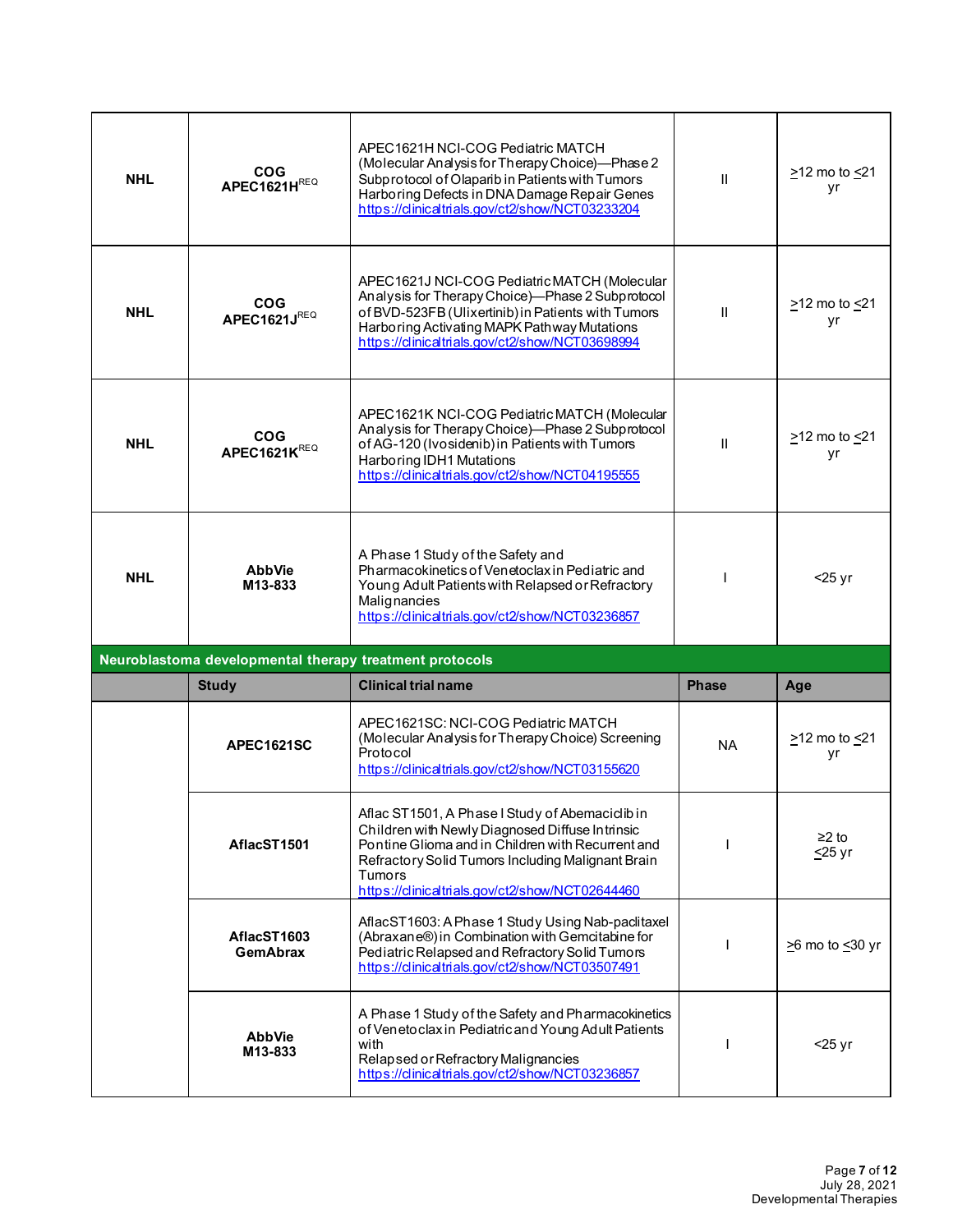|  | <b>UCSD Cabozantinib</b><br>cisRA | A National Phase I Study of Cabozantinib in<br>Combination with 13-cis-Retinoic Acid in Children<br>with Relapsed or Refractory Solid Tumors<br>https://clinicaltrials.gov/ct2/show/NCT03611595                                                                                  |              | $\geq$ 2 to<br>$\overline{\leq}26$ yr |
|--|-----------------------------------|----------------------------------------------------------------------------------------------------------------------------------------------------------------------------------------------------------------------------------------------------------------------------------|--------------|---------------------------------------|
|  | Ignyta<br><b>RXDX-101-03</b>      | A Phase 1/1b, Open-Label, Dose-Escalationand<br>Expansion Study of Entrectinib (RXDX-101) in<br>Children and Adolescents with Recurrent or<br>Refractory Solid Tumors and Primary CNS Tumors<br>https://clinicaltrials.gov/ct2/show/NCT02650401                                  | I/Ib         | $>2$ to<br>$22$ yr                    |
|  | <b>COG</b><br><b>ADVL1514</b>     | ADVL1514, A Phase I Study of ABI-009 (nab-<br>rapamycin) in Pediatric Patients with Recurrent or<br>Refractory Solid Tumors, including CNS Tumors as a<br>Single Agent and in Combination with Temozolomide<br>and Irinotecan<br>https://clinicaltrials.gov/ct2/show/NCT02975882 |              | ≥12 mo to <u>&lt;</u> 21<br>yr        |
|  | <b>COG</b><br><b>ADVL1921</b>     | Phase 1 Study to Evaluate the Safety and<br>Phrmacokinetics of Palbociclib (Ibrance®) in<br>Combination with Irinotecan and Temozolomide in<br>Pediatric Patients with Recurrent or Refractory Solid<br>Tumors<br>https://clinicaltrials.gov/ct2/show/NCT03709680                |              | $\geq$ 2 to<br>$\overline{5}$ 21 yr   |
|  | <b>COG</b><br><b>ADVL1721</b>     | A Non-randomized, Open-label, Multi-center, Phase<br>I/II Study of PI3K Inhibitor Copanlisib in Pediatric<br>Patients with Relapsed/Refractory Solid Tumors or<br>Lymphoma<br>https://clinicaltrials.gov/ct2/show/NCT03458728                                                    | 1/11         | $\geq$ 6 mo to $\leq$ 21 yr           |
|  | LOXO-EXT-17005                    | LOXO-EXT-17005: A Phase 1/2 Study of the TRK<br>Inhibitor LOXO-195 in Adult and Pediatric Subjects<br>with Previously Treated NTRK Fusion Cancers<br>https://clinicaltrials.gov/ct2/show/NCT02650401                                                                             | 1/11         | $>1$ mo                               |
|  | <b>COG</b><br>APEC1621DREQ        | APEC1621D NCI-COG Pediatric MATCH (Molecular<br>Analysis for Therapy Choice) - Phase 2 Subprotocol<br>of LY3023414 in Patients with Solid Tumors<br>https://clinicaltrials.gov/ct2/show/NCT03213678                                                                              | Ш            | $>12$ mo to $<21$<br>yr               |
|  | <b>COG</b><br>APEC1621HREQ        | APEC1621H NCI-COG Pediatric MATCH (Molecular<br>Analysis for Therapy Choice)-Phase 2 Subprotocol<br>of Olaparib in Patients with Tumors Harboring<br>Defects in DNA Damage Repair Genes<br>https://clinicaltrials.gov/ct2/show/NCT03233204                                       | $\mathbf{H}$ | $\geq$ 12 mo to $\leq$ 21<br>yr       |
|  | <b>COG</b><br>APEC1621JREQ        | APEC1621J NCI-COG Pediatric MATCH (Molecular<br>Analysis for Therapy Choice)-Phase 2 Subprotocol<br>of BVD-523FB (Ulixertinib) in Patients with Tumors<br>Harboring Activating MAPK Pathway Mutations<br>https://clinicaltrials.gov/ct2/show/NCT03698994                         | Ш            | $\geq$ 12 mo to $\leq$ 21<br>yr       |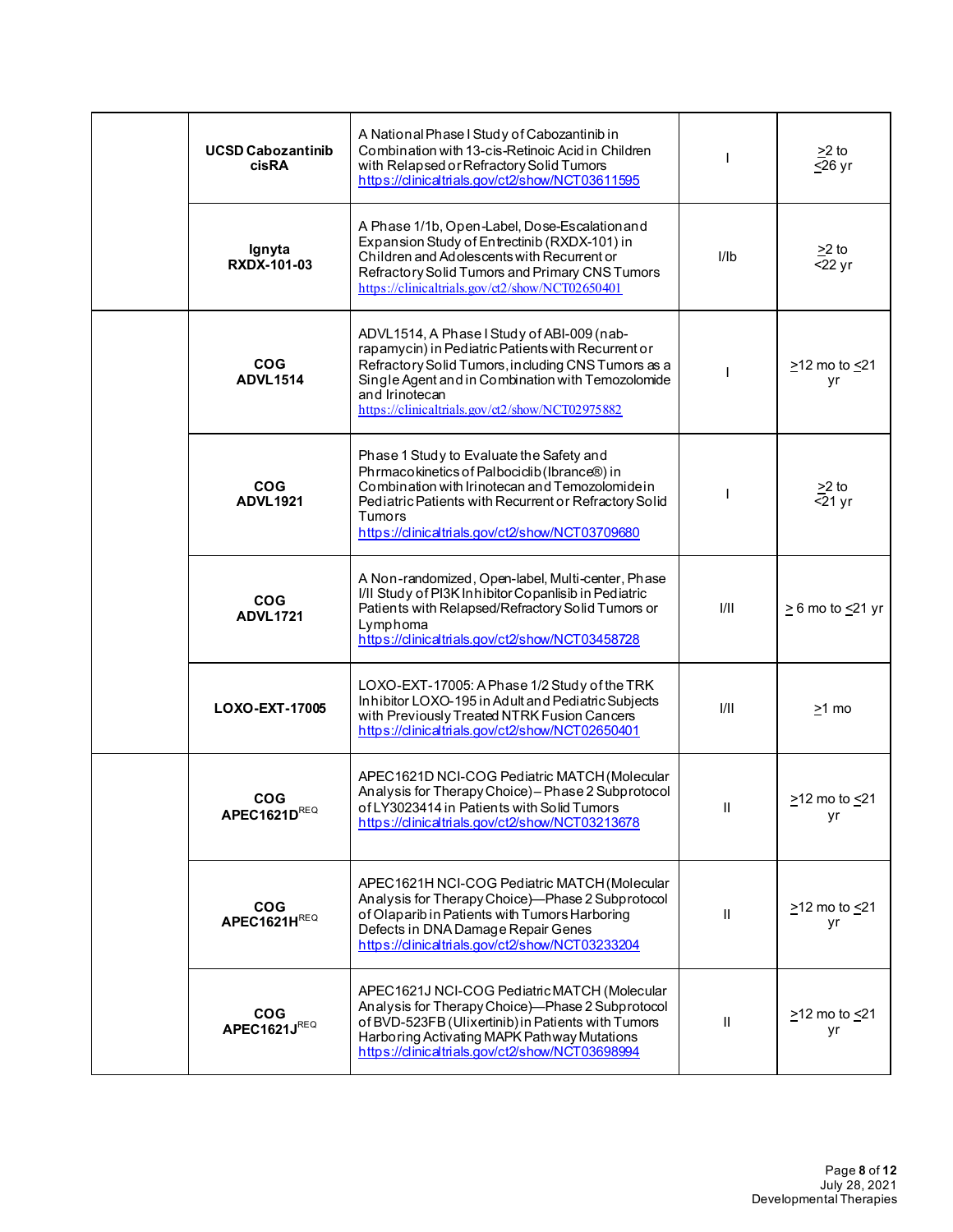| <b>COG</b><br>APEC1621KREQ         | APEC1621K NCI-COG Pediatric MATCH (Molecular<br>Analysis for Therapy Choice)-Phase 2 Subprotocol<br>of AG-120 (Ivosidenib) in Patients with Tumors<br>Harboring IDH1 Mutations<br>https://dinicaltrials.gov/ct2/show/NCT04195555                     | $\mathbf{H}$                 | $\geq$ 12 mo to $\leq$ 21<br>yr        |
|------------------------------------|------------------------------------------------------------------------------------------------------------------------------------------------------------------------------------------------------------------------------------------------------|------------------------------|----------------------------------------|
| Aflac ST1502<br><b>CHOANOME II</b> | AflacST1502: A Phase II Study of Sirolimus in<br>Combination with Metronomic Chemotherapy in<br>Children with Recurrent and/or Refractory Solid and<br><b>CNSTumors</b><br>https://clinicaltrials.gov/ct2/show/NCT02574728                           | $\mathbf{H}$                 | $>12$ mo to $\leq 30$<br>yr            |
| <b>COG</b><br><b>ADVL1823</b>      | ADVL1823, Larotrectinib (LOXO-101, NSC#788607,<br>IND#141824) for Previously Untreated TRK Fusion<br>Pediatric Solid Tumors and TRK Fusion Relapsed<br>Pediatric Acute Leukemias<br>https://clinicaltrials.gov/ct2/show/NCT03834961                  | Ш                            | <u>&lt;</u> 30 yr                      |
| <b>NANT</b><br>2013-01             | NANT 2013-01: A Phase I Dose Escalation Study of<br>Autologous Expanded Natural Killer (NK) Cells for<br>Immun otherapy of Relapsed Refractory<br>Neuroblastoma with Dinutuximab +/- Lenalidomide<br>https://clinicaltrials.gov/ct2/show/NCT02573896 |                              | $≤30$ yr                               |
| <b>NANT</b><br>2015-02 REQ         | NANT 2015-02: Phase 1 Study of Lorlatinib (PF-<br>06463922), an Oral Small Molecule Inhibitor of<br>ALK/ROS1, for Patients with ALK-driven Relapsed or<br>Refractory Neuroblastoma<br>https://clinicaltrials.gov/ct2/show/NCT03107988                |                              | $\geq$ 12 mo                           |
| <b>NANT</b><br>2017-01REQ          | NANT 2017-01: A Phase I Study of<br><sup>131</sup> I-MIBG with Dinutuximab for Relapsed/Refractory<br>Neuroblastoma (IND#137554)<br>https://clinicaltrials.gov/ct2/show/NCT03332667                                                                  |                              | <u>&gt;</u> 1 to<br>$\overline{30}$ yr |
| <b>NANT</b><br>2004-05             | Neuroblastoma Biology Study<br>(Any patient with high risk neuroblastoma who is not<br>enrolled on a COG frontline therapeutic study is<br>eligible if undergoing a disease eval.)                                                                   | Biology                      | $\geq$ 31 days                         |
| <b>MIBG Access</b>                 | An Open Label, Expanded Access Protocol Using<br><sup>131</sup> I-Metaiodobenzylguanidine ( <sup>131</sup> I-MIBG) Therapy in<br>Patients with Refractory Neuroblastoma,<br>Pheochromocytoma, or Paragangioma                                        | Access to<br>MIBG<br>therapy | $\geq$ 12 mo                           |
| AflacST17B1                        | AflacST17B1: Immunophenotyping and Cytokine<br>Profiling of Patients Receiving Therapeutic 131I-<br>MIBG for Relapsed/Refractory Neuroblastoma                                                                                                       | Biology                      | >1 to<br>$\overline{\leq}30$ yr        |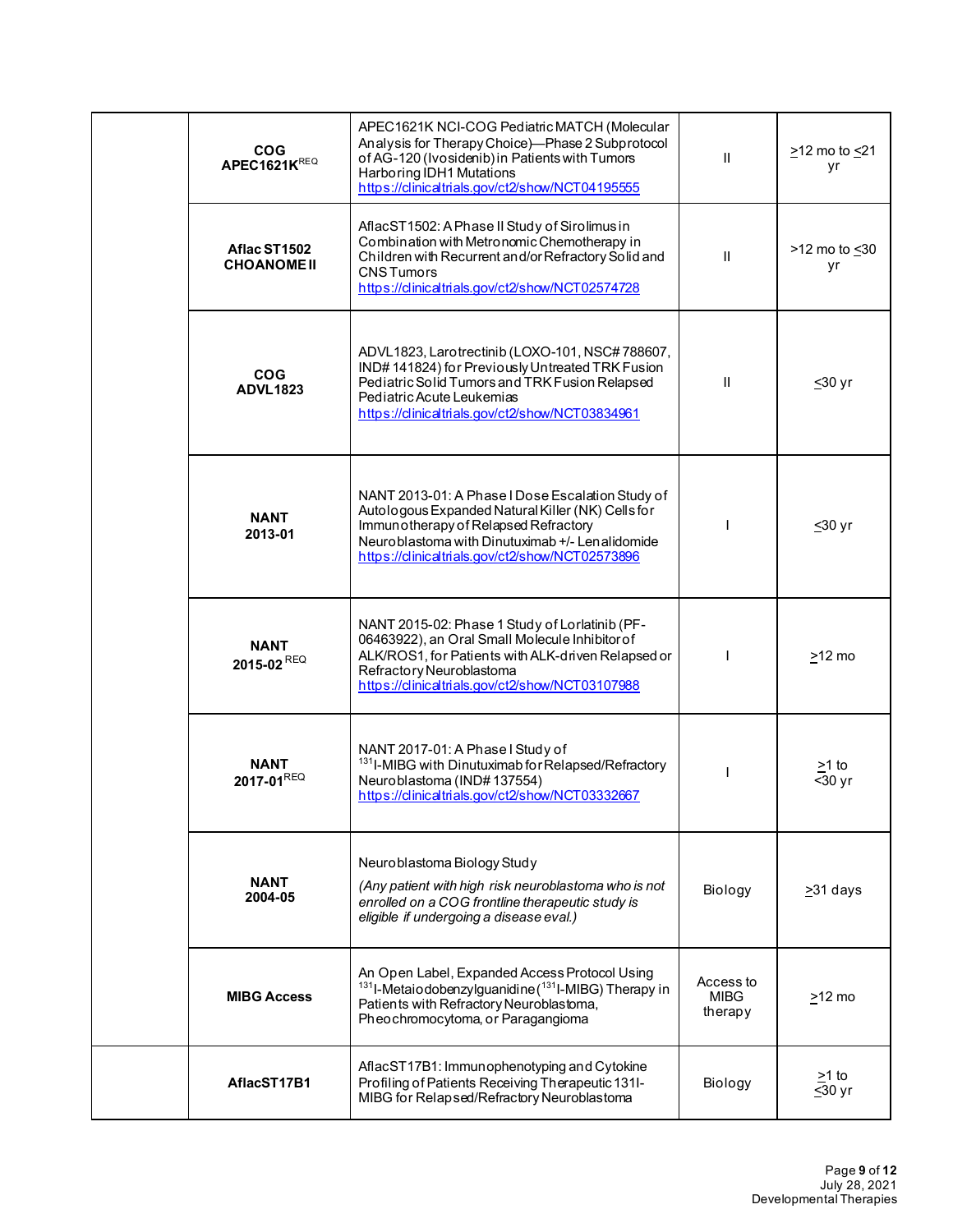|              | Lilly J10-MC-JZHD                                     | A Phase 1 Study of Aurora Kinase A Inhibitor<br>LY3295668 erbumine as a Single Agent and in<br>Combination in Patients with Relapsed/Refractory<br>Neuroblastoma                                                                                                                 |              | $\geq$ 2 to $\leq$ 21          |
|--------------|-------------------------------------------------------|----------------------------------------------------------------------------------------------------------------------------------------------------------------------------------------------------------------------------------------------------------------------------------|--------------|--------------------------------|
|              | Solid tumor developmental therapy treatment protocols |                                                                                                                                                                                                                                                                                  |              |                                |
| Disease type | <b>Study</b>                                          | <b>Clinical trial name</b>                                                                                                                                                                                                                                                       | <b>Phase</b> | Age                            |
|              | APEC1621SC                                            | APEC1621SC: NCI-COG Pediatric MATCH<br>(Molecular Analysis for Therapy Choice) Screening<br>Protocol<br>https://clinicaltrials.gov/ct2/show/NCT03155620                                                                                                                          | NA.          | ≥12 mo to <u>&lt;</u> 21<br>yr |
|              | AflacST1501                                           | Aflac ST1501, A Phase I Study of Abemaciclib in<br>Children with Newly Diagnosed Diffuse Intrinsic<br>Pontine Glioma and in Children with Recurrent and<br>Refractory Solid Tumors Including Malignant Brain<br><b>Tumors</b><br>https://clinicaltrials.gov/ct2/show/NCT02644460 |              | $≥2$ to<br>$\leq$ 25 yr        |
|              | AflacST1603<br><b>GemAbrax</b>                        | AflacST1603: A Phase 1 Study Using Nab-paclitaxel<br>(Abraxane®) in Combination with Gemcitabine for<br>Pediatric Relapsed and Refractory Solid Tumors<br>https://clinicaltrials.gov/ct2/show/NCT03507491                                                                        |              | $\geq$ 6 mo to $\leq$ 30 yr    |
|              | <b>AbbVie</b><br>M13-833                              | A Phase 1 Study of the Safety and Pharmacokinetics<br>of Venetoclax in Pediatric and Young Adult Patients<br>with Relapsed or Refractory Malignancies<br>https://clinicaltrials.gov/ct2/show/NCT03236857                                                                         |              | $<$ 25 yr                      |
|              | <b>UCSD Cabozantinib</b><br>cisRA                     | A National Phase I Study of Cabozantinib in<br>Combination with 13-cis-Retinoic Acid in Children<br>with Relapsed or Refractory Solid Tumors<br>https://clinicaltrials.gov/ct2/show/NCT03611595                                                                                  |              | >2 to<br>$\leq$ 26 yr          |
|              | Colorado 18-2740                                      | A Phase I/Ib Study of Losartan in Combination with<br>Sunitinib in the Treatment of Pediatric and Adult<br>Patients with Relapsed or Refractory Osteosarcoma<br>https://dinicaltrials.gov/ct2/show/NCT03900793                                                                   | I/Ib         | 10 to<br>40 yr                 |
|              | Ignyta<br><b>RXDX-101-03</b>                          | A Phase 1/1b, Open-Label, Dose-Escalationand<br>Expansion Study of Entrectinib (RXDX-101) in<br>Children and Adolescents with Recurrent or<br>Refractory Solid Tumors and Primary CNS Tumors<br>https://clinicaltrials.gov/ct2/show/NCT02650401                                  | I/Ib         | $>2$ to<br>$\overline{5}22$ yr |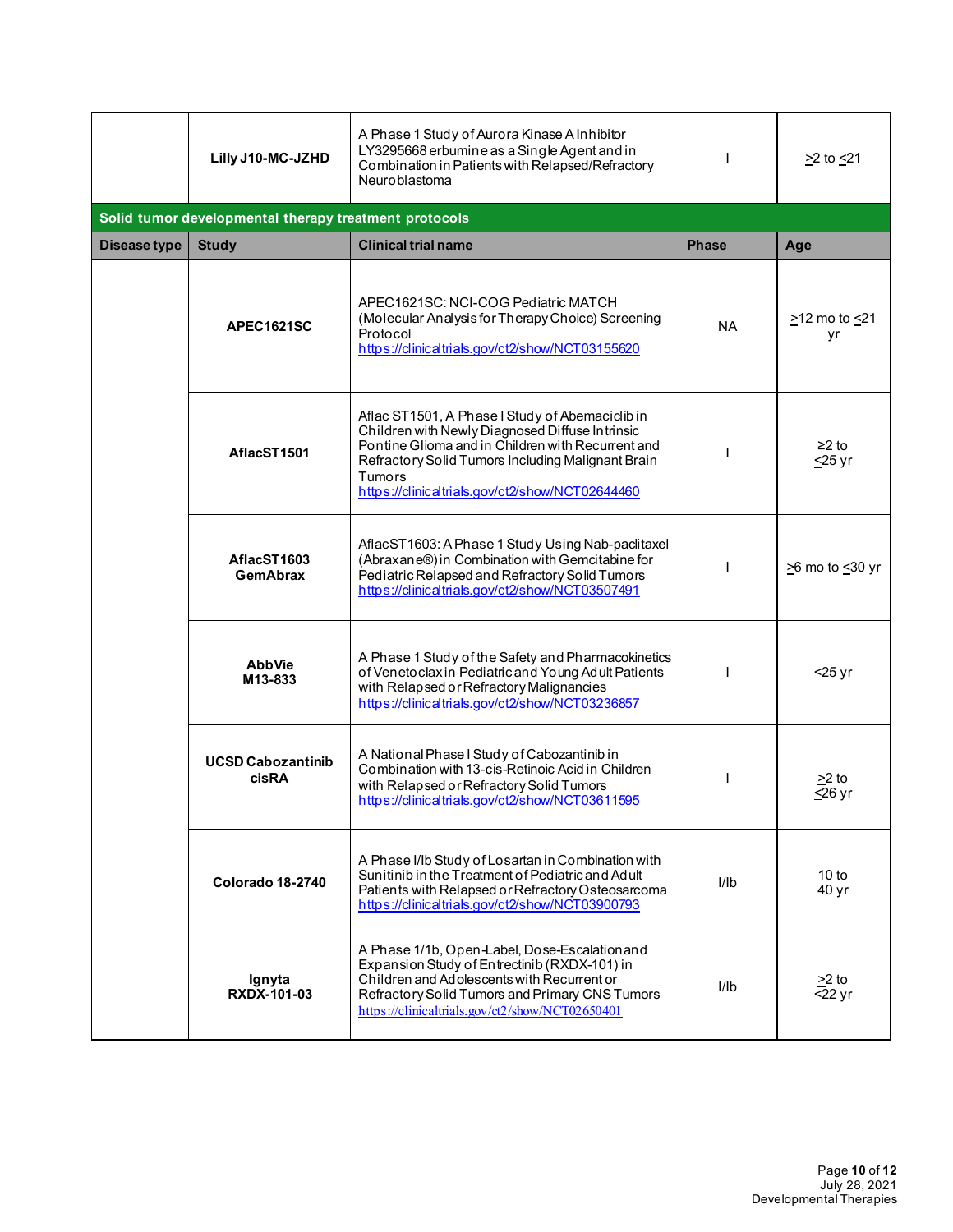| LOXO-EXT-17005                | LOXO-EXT-17005: A Phase 1/2 Study of the TRK<br>Inhibitor LOXO-195 in Adult and Pediatric Subjects<br>with Previously Treated NTRK Fusion Cancers<br>https://clinicaltrials.gov/ct2/show/NCT02650401                                                                             | I/II          | >1 mo                           |
|-------------------------------|----------------------------------------------------------------------------------------------------------------------------------------------------------------------------------------------------------------------------------------------------------------------------------|---------------|---------------------------------|
| <b>COG</b><br><b>ADVL1414</b> | ADVL1414, A Phase 1 Study of Selinexor (ad-330,<br>IND#125052), A Selective XPO1 Inhibitor, in<br>Recurrent and Refractory Pediatric Solid Tumors,<br>including CNS Tumors<br>https://clinicaltrials.gov/ct2/show/NCT02323880                                                    |               | $\geq$ 12 mo to $\leq$ 21<br>yr |
| <b>COG</b><br><b>ADVL1514</b> | ADVL1514, A Phase I Study of ABI-009 (nab-<br>rapamycin) in Pediatric Patients with Recurrent or<br>Refractory Solid Tumors, including CNS Tumors as a<br>Single Agent and in Combination with Temozolomide<br>and Irinotecan<br>https://clinicaltrials.gov/ct2/show/NCT02975882 |               | $\geq$ 12 mo to $\leq$ 21<br>yr |
| <b>COG</b><br><b>ADVL1921</b> | Phase 1 Study to Evaluate the Safety and<br>Phrmacokinetics of Palbociclib (Ibrance®) in<br>Combination with Irinotecan and Temozolomide in<br>Pediatric Patients with Recurrent or Refractory Solid<br><b>Tumors</b><br>https://clinicaltrials.gov/ct2/show/NCT03709680         |               | $\geq$ 2 to<br>$<$ 21 yr        |
| <b>COG</b><br><b>ADVL1721</b> | A Non-randomized, Open-label, Multi-center, Phase<br>I/II Study of PI3K Inhibitor Copanlisib in Pediatric<br>Patients with Relapsed/Refractory Solid Tumors or<br>Lymphoma<br>https://clinicaltrials.gov/ct2/show/NCT03458728                                                    | 1/11          | $\geq 6$ mo to $\leq 21$ yr     |
| <b>COG</b><br>APEC1621DREQ    | APEC1621D NCI-COG Pediatric MATCH (Molecular<br>Analysis for Therapy Choice) - Phase 2 Subprotocol<br>of LY3023414 in Patients with Solid Tumors<br>https://clinicaltrials.gov/ct2/show/NCT03213678                                                                              | Ш             | $\geq$ 12 mo to $\leq$ 21<br>yr |
| <b>COG</b><br>APEC1621HREQ    | APEC1621H NCI-COG Pediatric MATCH (Molecular<br>Analysis for Therapy Choice)-Phase 2 Subprotocol<br>of Olaparib in Patients with Tumors Harboring<br>Defects in DNA Damage Repair Genes<br>https://dinicaltrials.gov/ct2/show/NCT03233204                                        | $\mathbf{II}$ | $\geq$ 12 mo to $\leq$ 21<br>yr |
| <b>COG</b><br>APEC1621JREQ    | APEC1621J NCI-COG Pediatric MATCH (Molecular<br>Analysis for Therapy Choice)-Phase 2 Subprotocol<br>of BVD-523FB (Ulixertinib) in Patients with Tumors<br>Harboring Activating MAPK Pathway Mutations<br>https://clinicaltrials.gov/ct2/show/NCT03698994                         | $\mathbf{II}$ | $\geq$ 12 mo to $\leq$ 21<br>yr |